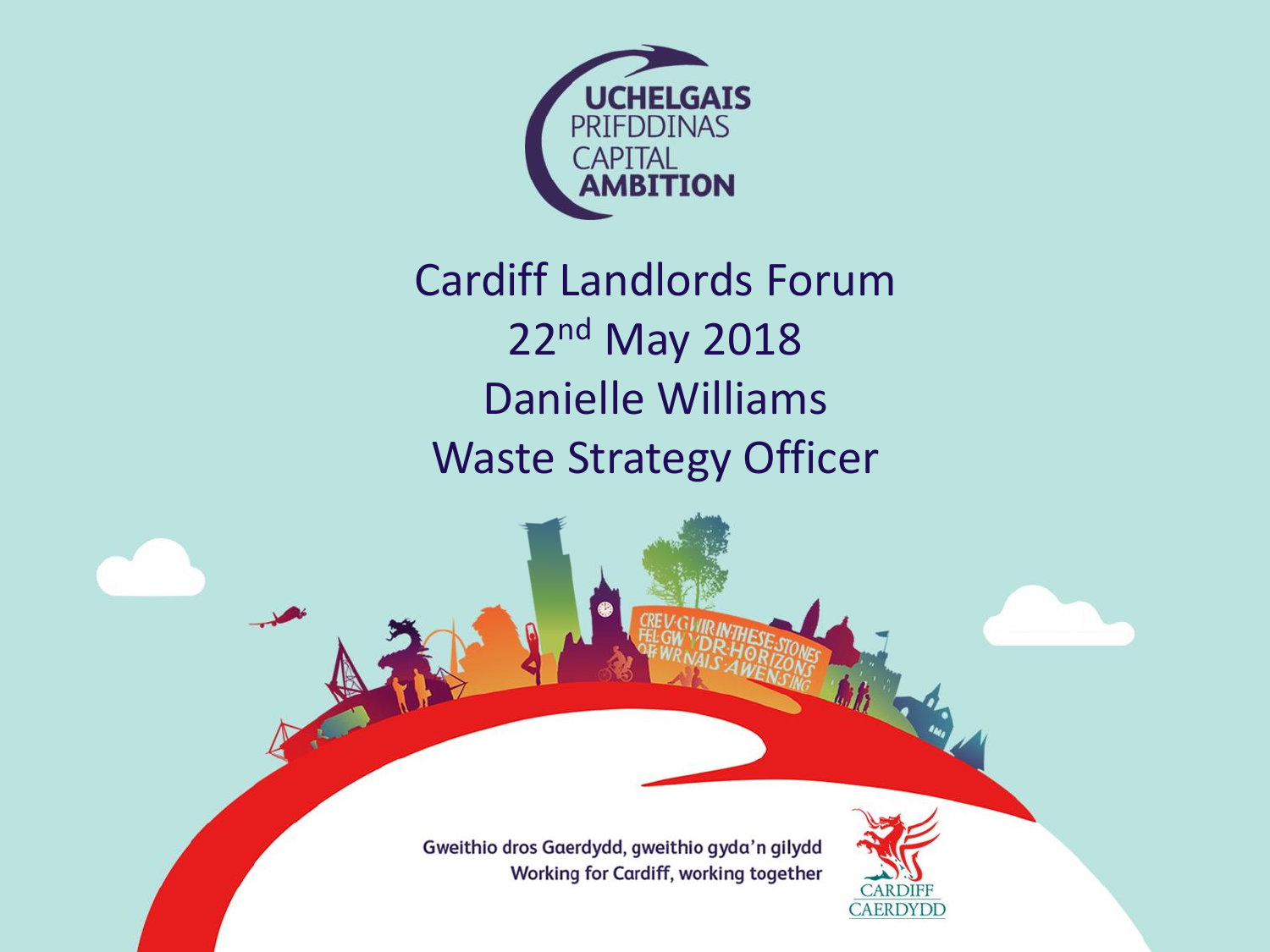





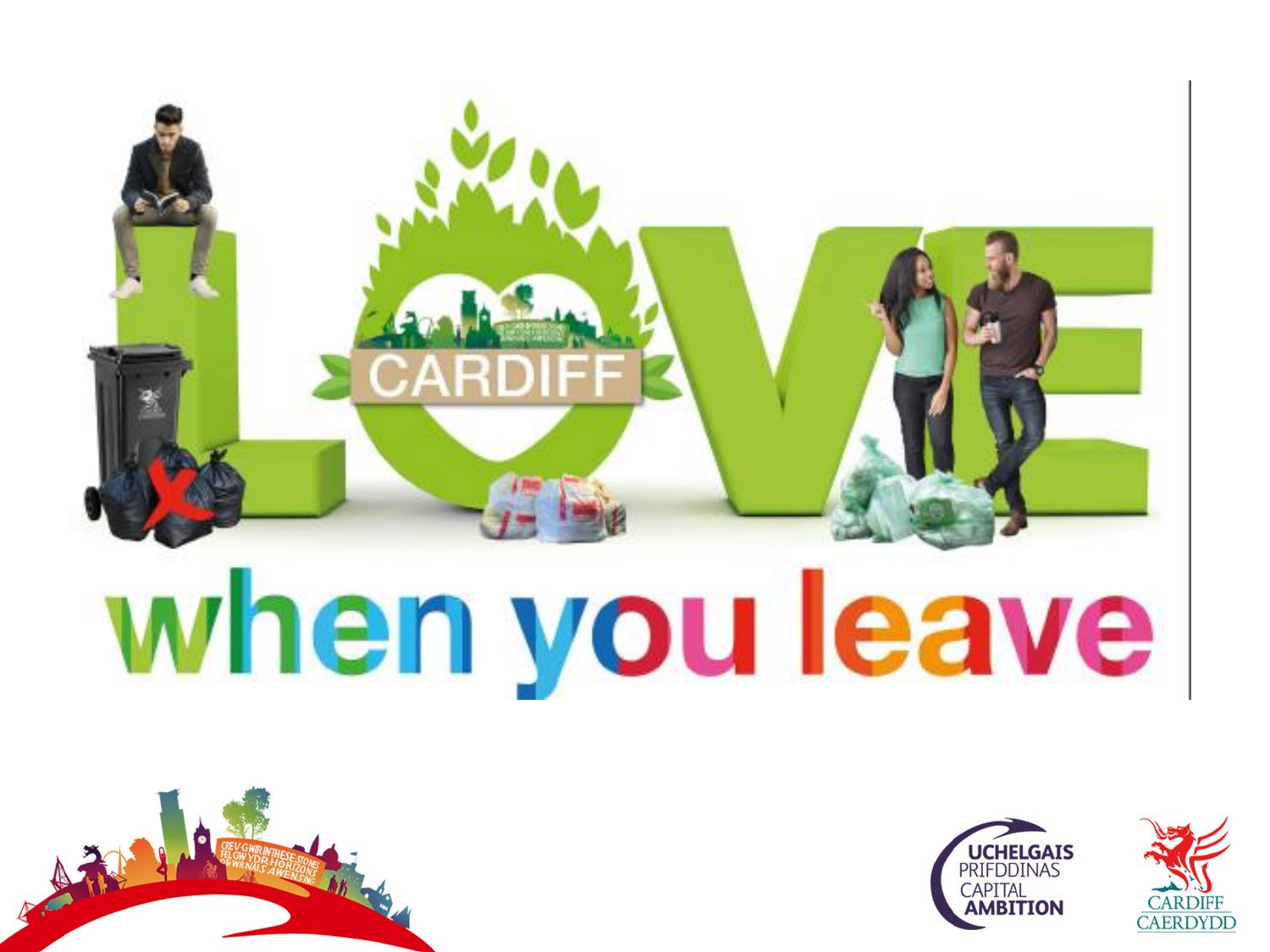#### What is 'Love when you Leave'?

- End of term student campaign, aimed at residents of Roath (Plasnewydd), Cathays and Gabalfa
- Encouring responsible disposable of recycling and waste, during the move out period
	- Previously known as 'Get it Out for Cardiff'





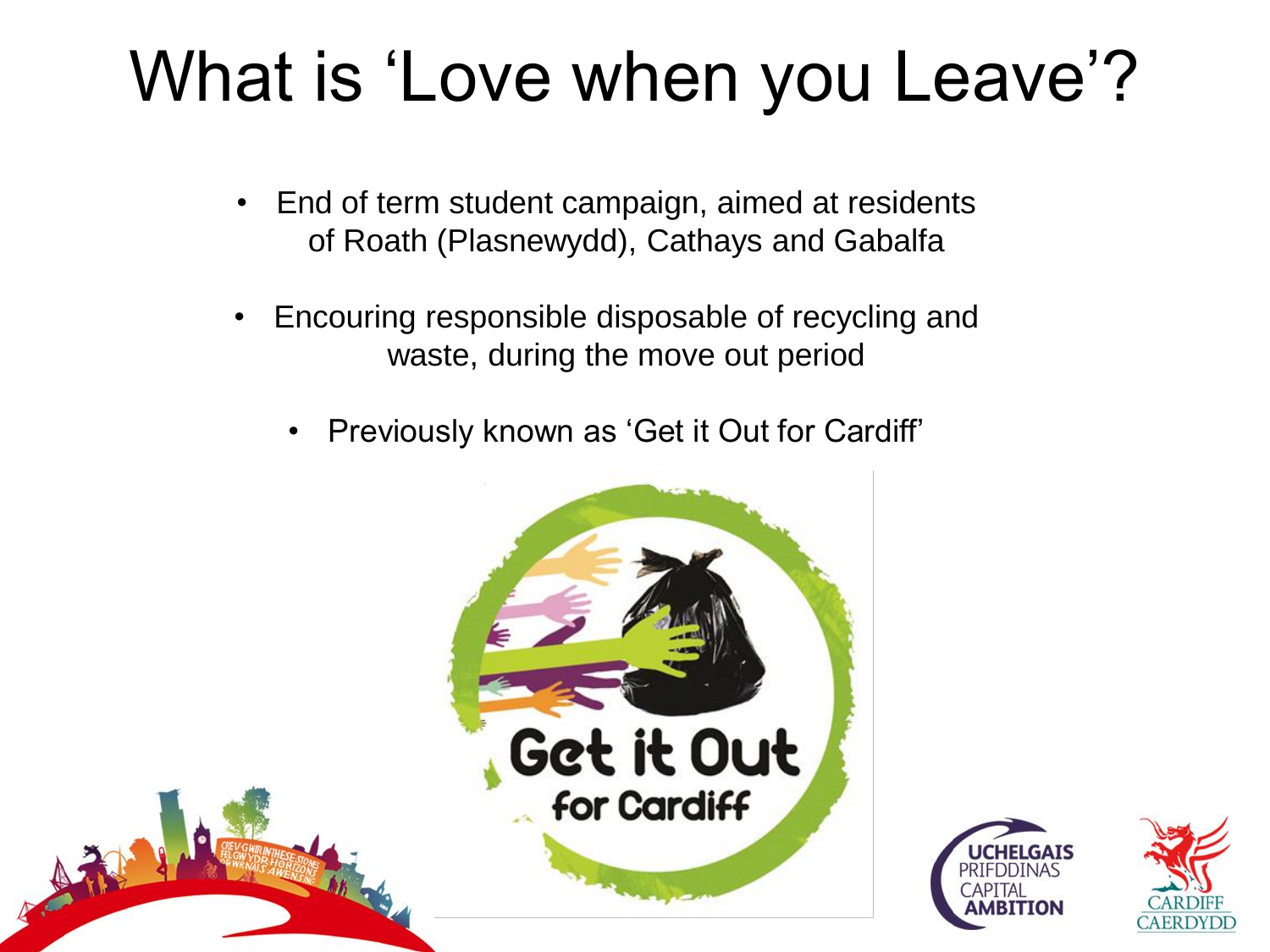1) Plan ahead- present recycling and waste on your collection days leading up to you moving out

| <b>Collection dates in Cathays/Gabalfa/Penylan</b> |  |
|----------------------------------------------------|--|
| 10th May*, 23rd May, 6th June, 20th June           |  |
|                                                    |  |
| 16th May, 31st May*,<br>13th June, 27th June       |  |
| <b>Collection dates in Roath (Plasnewydd)</b>      |  |
| 10th May*, 23rd May, 6th June, 20th June           |  |
|                                                    |  |
| 16th May, 31st May*, 13th June, 27th June          |  |
|                                                    |  |
| *Bank Holiday- collection 1 day later              |  |
|                                                    |  |

小部



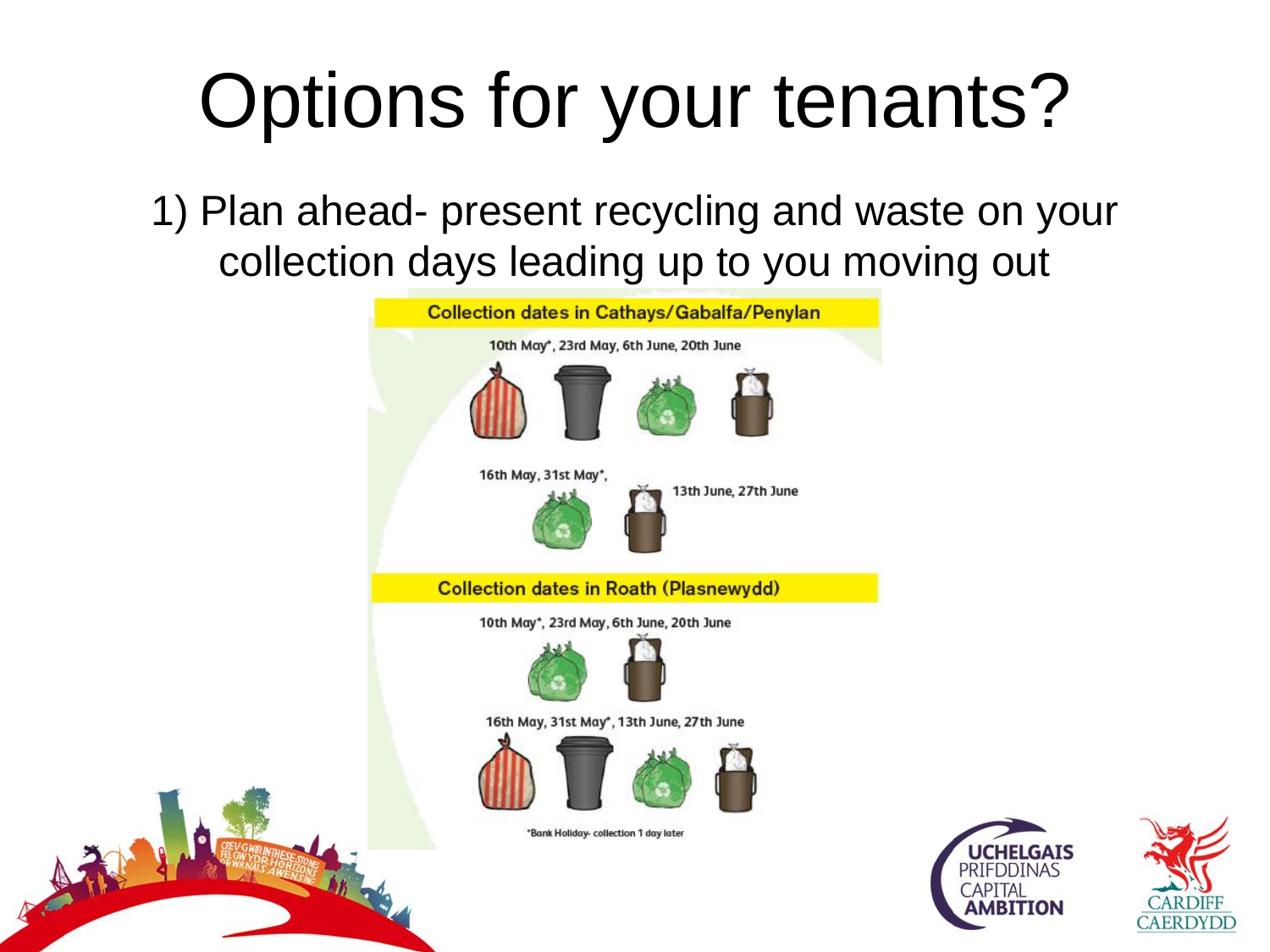2) Arrange a bulky waste/re-use collection

- Bulky waste collections are FREE for recyclable items
- Collection must be arranged in advance, and item/s placed out on the given date only
- Non recyclable items are charged as follows:



| Number of bulky items | Cost of collection |
|-----------------------|--------------------|
| 1 - 2 items           | £12,50             |
| $3 - 4$ items         | £25,00             |
| $5 - 6$ items         | £37,50             |





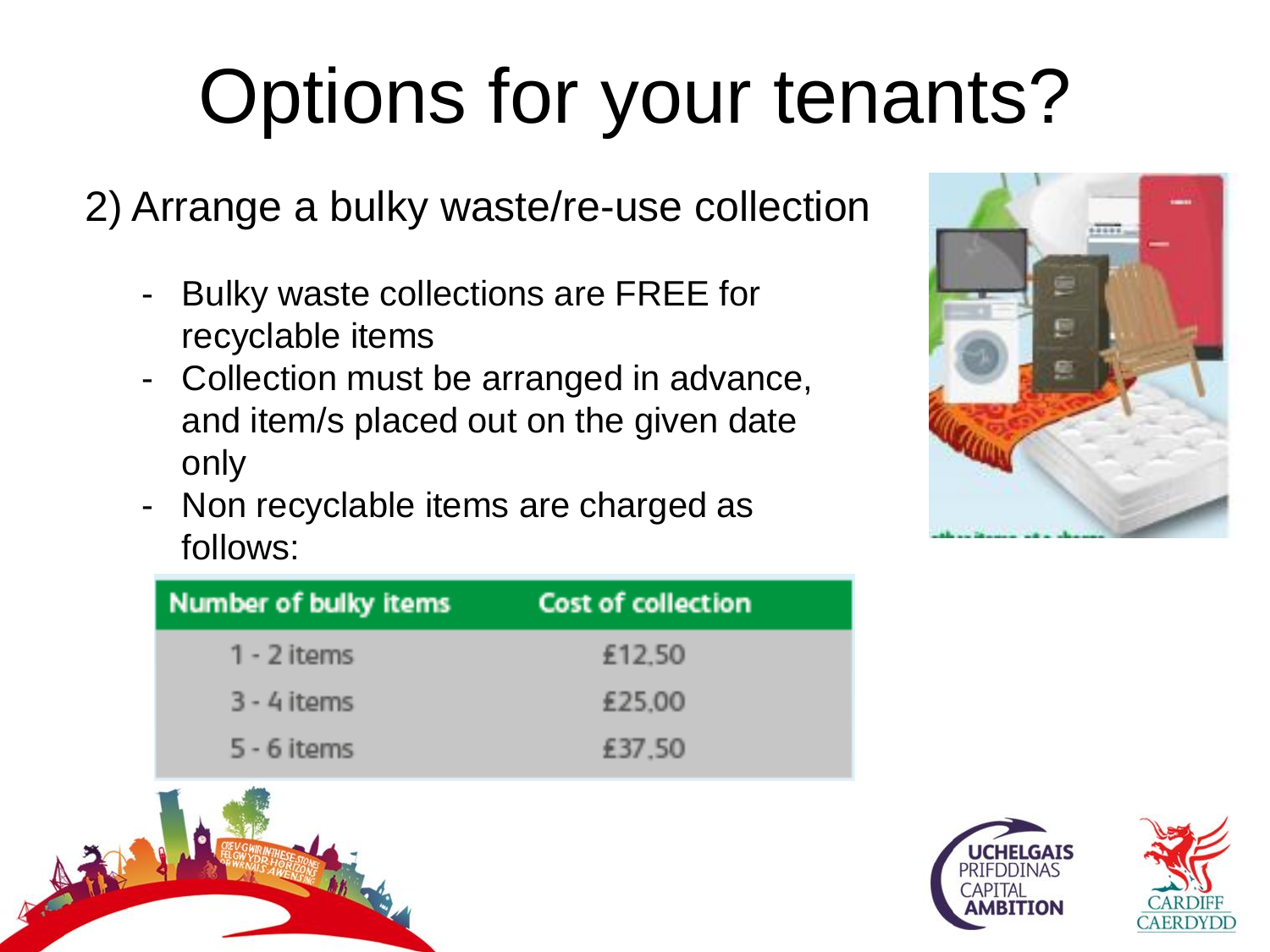3) Use a Household Waste Recycling Centre (HWRC)

- Closest HWRC is Lamby Way
- Tenants must bring proof of Cardiff residency- tenancy agreement/utility bill
- Free to use
- Vans must be booked in advance, and can only be taken to Bessemer Close



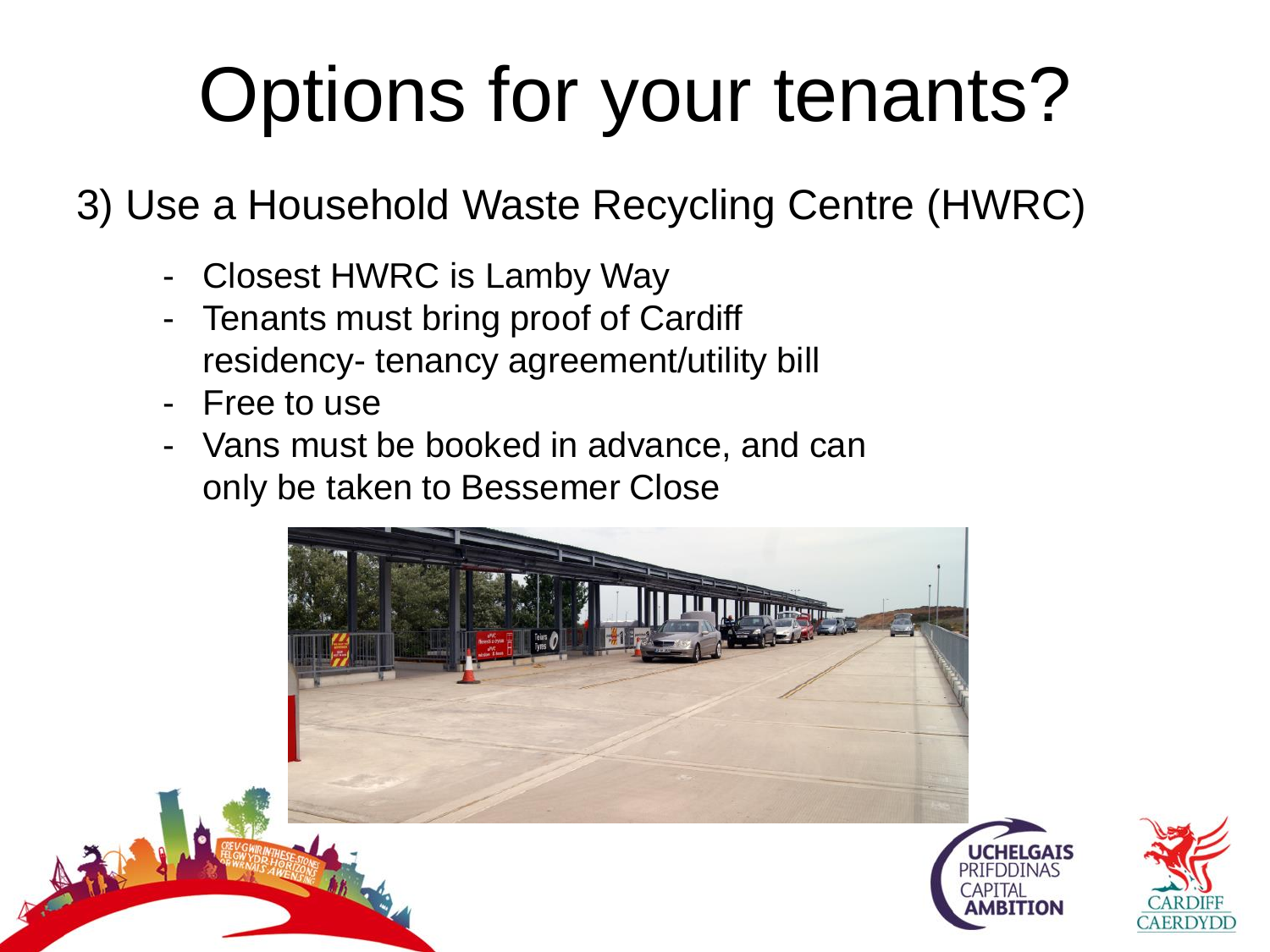4) Arrange a chargeable collection of additional waste

- Recycling, waste and bulky items can be collected at a date/time requested by your tenants but **must be arranged in advance**
- Includes weekend collections but must be booked in the week
- Contact (029) 2087 2087 to ask for an additional waste clearance quote or email [wastemanagement@cardiff.gov.uk](mailto:wastemanagement@cardiff.gov.uk)
- Team are available between 8.30-4.30 Monday-Friday to book



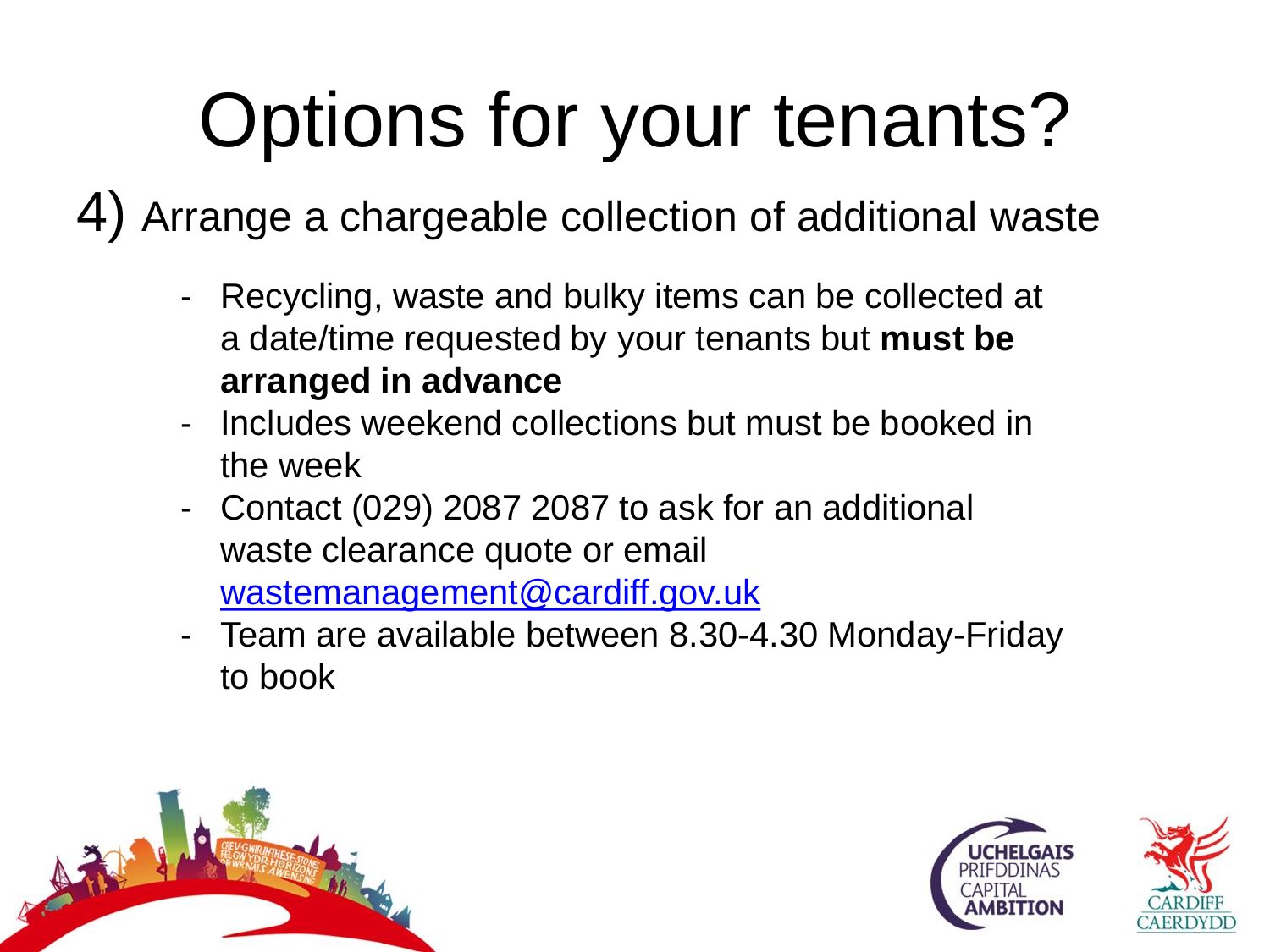#### 5) Donate items

- 41 YMCA re-use banks located across the City, accepting clothes, shoes, bags, textiles, small electrical items, books, CDs/DVDs
- **NEW** Re-use partner British Heart Foundation
	- Able to collect good quality items, in a re-saleable condition **for free.** Can also donate straight to store (Crwys Road)
	- Collections can be booked online [www.bhf.org.uk/collection](http://www.bhf.org.uk/collection) or Cardiff specific phone number 0808 250 0260
	- MUST BE BOOKED IN ADVANCE



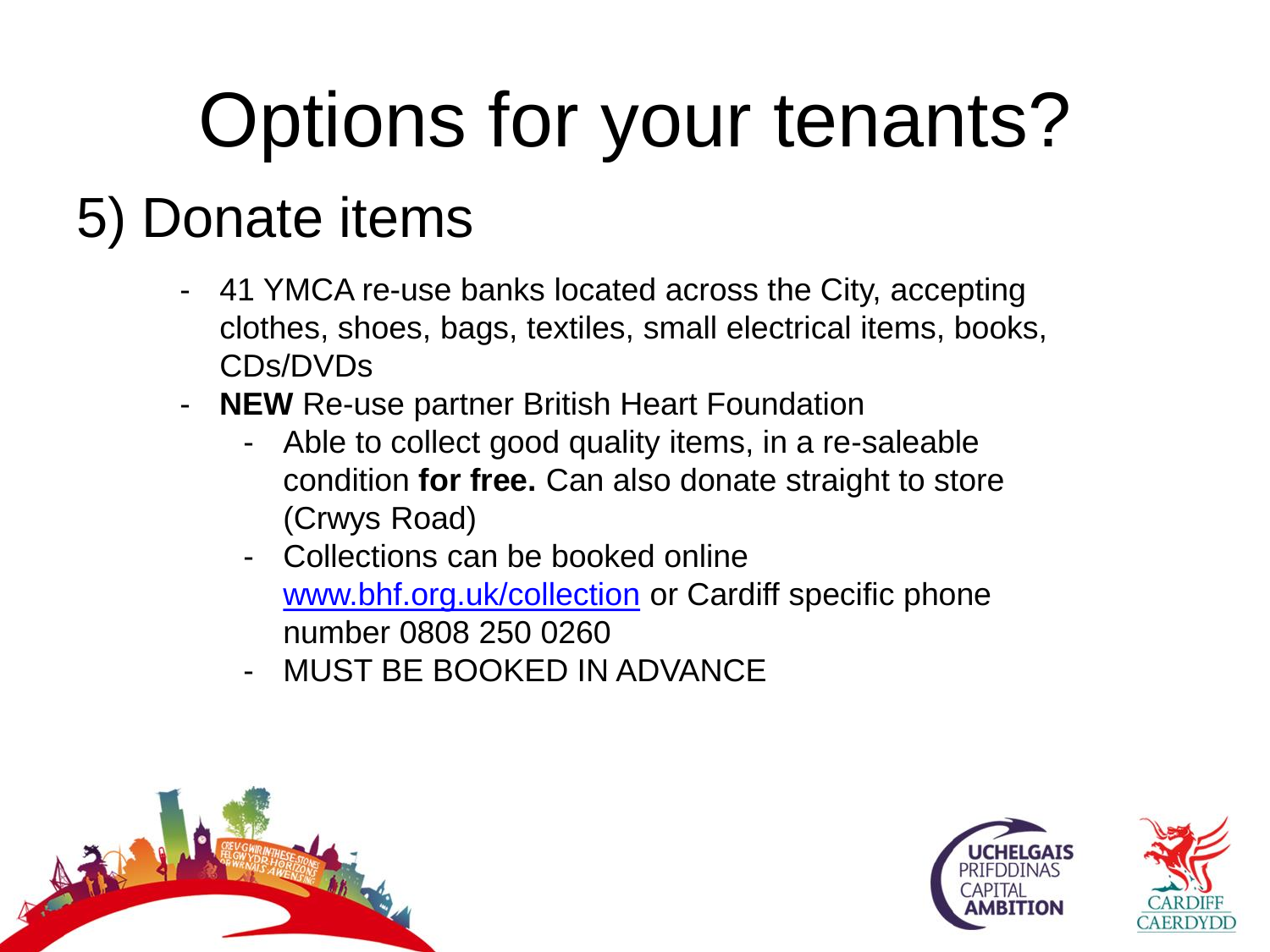## Promotion of the campaign

- Outreach sessions in Cardiff students union
- All student exempt council tax properties being door knocked during the evening, 21<sup>st-</sup> 31<sup>st</sup> May, with support from Environmental Champion volunteers (approx. 1000 properties)
- All properties with a 'Section 46' notice to be knocked separately by waste education/enforcement officers (approx. 6000 properties)
- Social media campaign
- Using University PR channels





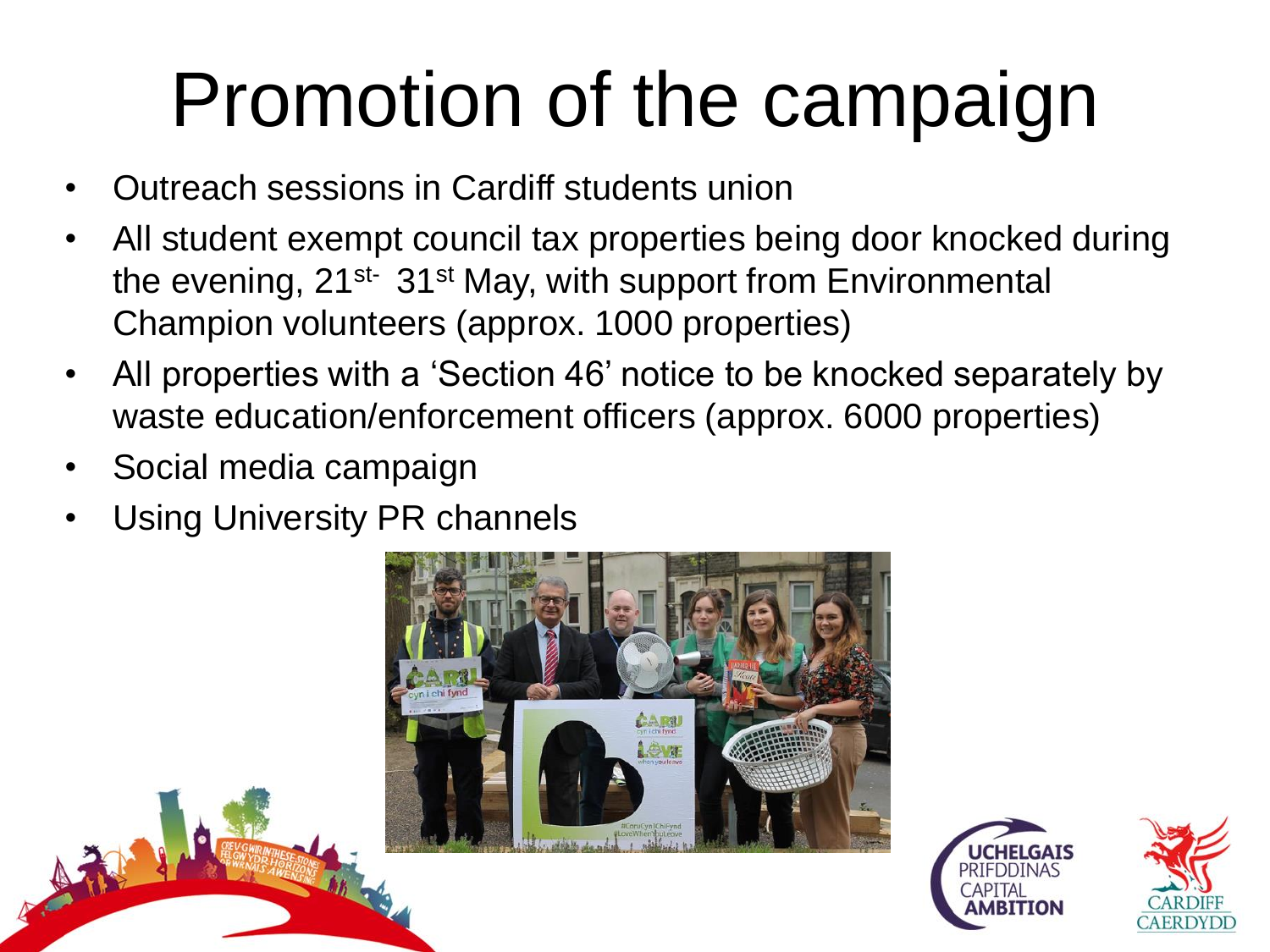#### Waste enforcement action

- The campaign aims to promote the varying ways of disposing of recycling and waste responsibly
- Waste enforcement action will be taken where residents fail to comply with the advice given
- On the spot fine is £80
- Campaign strapline 'If you leave it behind, you will be fined'



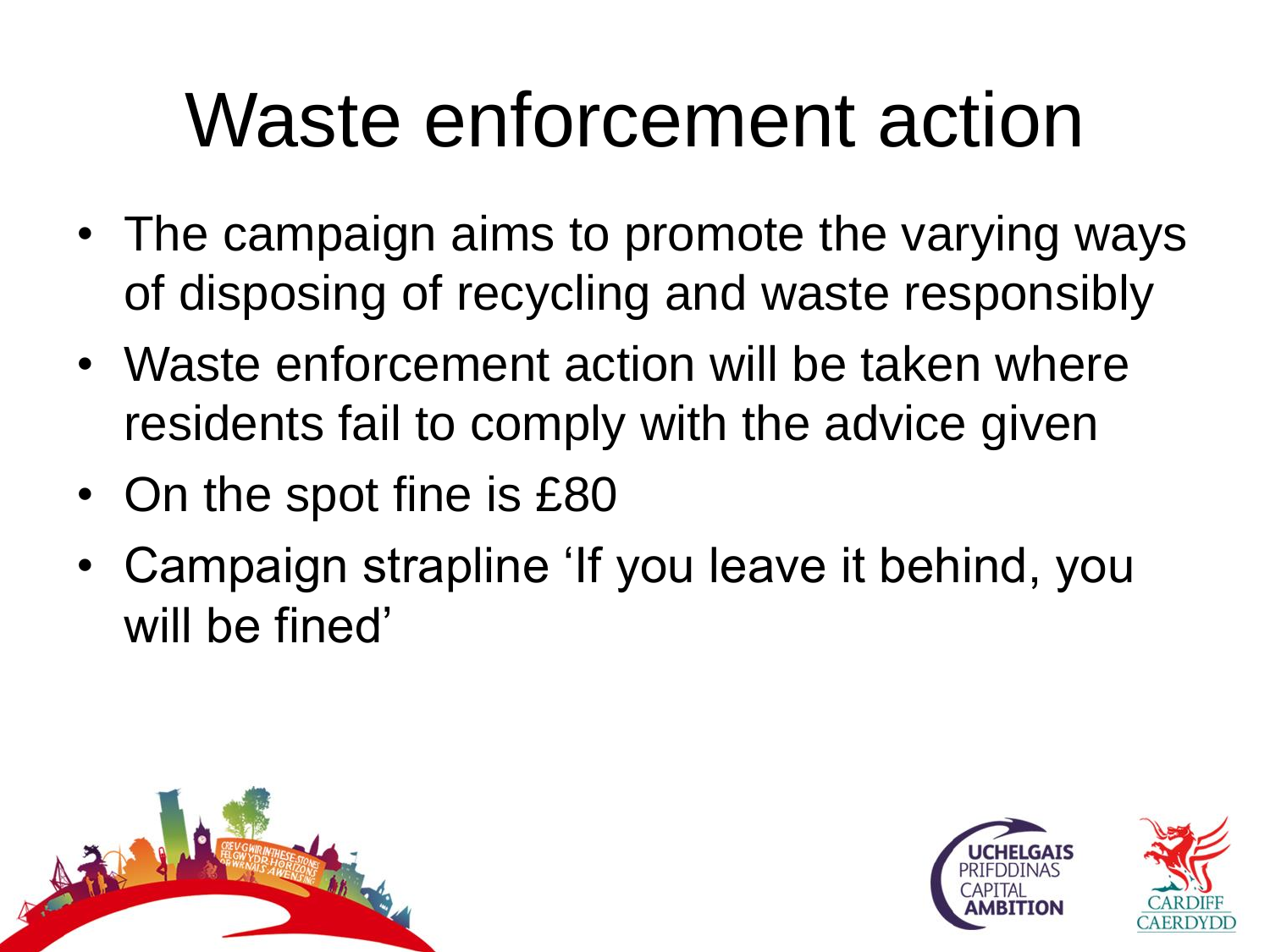#### Resources available

- New household booklet containing all information given in this presentation
- Central source of information [www.cardiffdigs.co.uk/lovewhenyouleave](http://www.cardiffdigs.co.uk/lovewhenyouleave) (includes electronic version of leaflet)